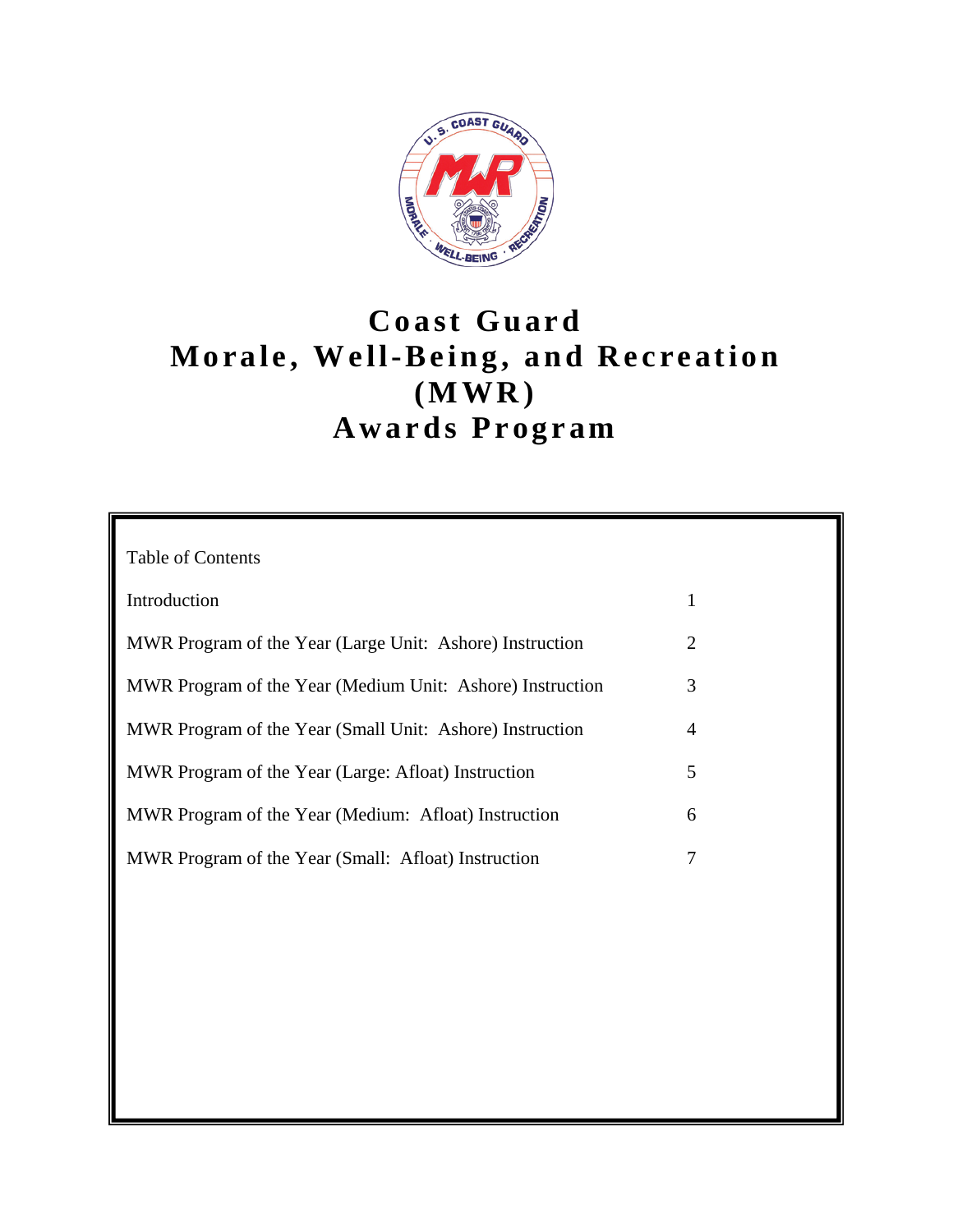# **INTRODUCTION**

### OBJECTIVE:

The objective of the Coast Guard MWR Awards Program is to recognize outstanding accomplishments of units of varying sizes, whether afloat or ashore, in supporting the mission readiness, retention, and resiliency of the Coast Guard family through Coast Guard MWR programs.

## FORMAT:

Nominations for the awards program will be submitted using the format presented in this guide. Nominations must come to the Community Services Command directly from the unit commanding officer, officer-in-charge, or the unit's next level in the chain of command and must include an endorsement from the unit's cognizant authority for MWR purposes and the appropriate chain of command. Nominations will be for the previous nonappropriated fund (NAF) year (1 February through 31 January).

RECOGNITION: Award winner, runner-up, and third place in each category will be provided recognition as the MWR Program of the Year in the category that they compete. The winner of the award in each category will receive a plaque and \$1,000 for the morale fund. The runner-up in each category will receive a plaque and \$750 for the morale fund, and the third place awardee will receive a plaque and \$500 for their morale funds. The unit's name will be displayed in the perpetual plaque to be maintained at CSC.

DEADLINE: Nominations must arrive at CSC by deadline provided in ALCGPSC announcement. A panel will be convened from the CSC staff to review all submissions and will select winner, runner-up, and third place from all six categories. Notification of the results of this process will be made via ALCGPSC and the appropriate local award ceremonies may be scheduled.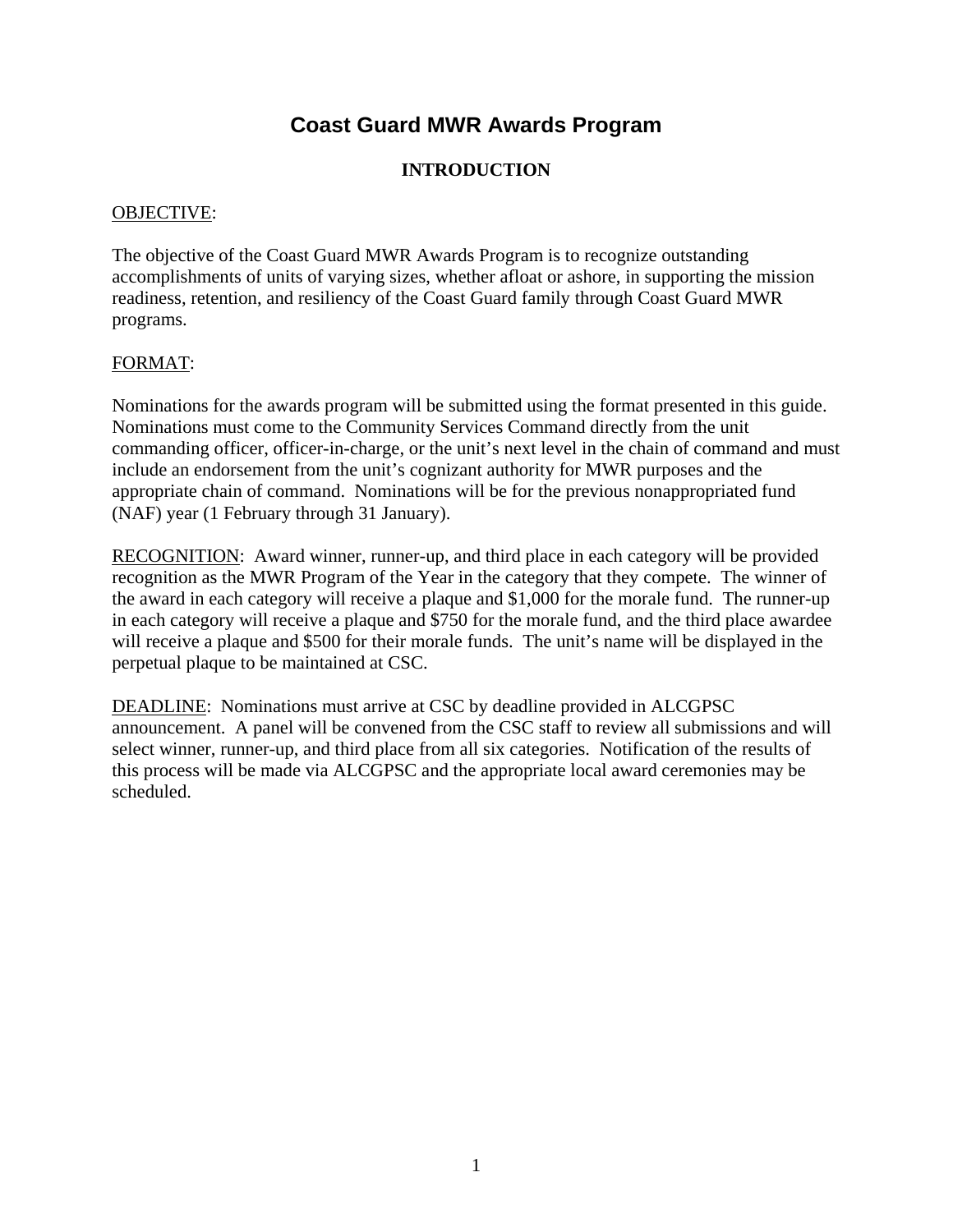#### **MWR Program of the Year (Large Unit: Ashore)**

DESCRIPTION: The MWR Program of the Year (Large Unit: Ashore) recognizes outstanding achievement in the delivery of MWR programs and services at ashore locations with at least two fulltime appropriated funded MWR employees as identified on the unit's Personnel Allowance List (PAL). This includes units with Child Development Centers.

PROGRAMMING: Describe creative, unique, or experimental programs implemented during the previous NAF year. Explain how these programs contributed to the readiness, retention, and resiliency of MWR patrons in this area.

CUSTOMER SERVICE: Identify how the unit determined customer interests and needs and how this information was used to develop programs and activities. Describe the programs the command has implemented to provide the highest level of customer service. Provide any examples of this customer service.

MARKETING METHODS: Describe marketing tools used to generate interest and participation in program and activities. Quantify the results of this marketing effort and the return on the marketing expenditure.

LEADERSHIP & PROFESSIONAL DEVELOPMENT: List professional development and leadership opportunities (e.g. college, continuing education, certificate programs, MWR-related training, etc.) provided to or obtained by the MWR staff during the period of evaluation. Describe and quantify, if possible, the effectiveness in obtaining these opportunities.

FINANCIAL MANAGEMENT: Identify appropriated funds used to support the MWR program, how these funds were used, and a summary of NAF performance for the evaluation period. Identify and explain any budget variance. Describe alternate revenue sourcing the command used to leverage the delivery of MWR programs and activities.

FACILITIES/EQUIPMENT IMPROVEMENT INITIATIVES: Describe all projects that improved MWR facilities (consider buildings, grounds, and capital purchases). Include self-help projects. Describe the process that the command uses to fund renovation and capital improvement projects.

RECOGNITION: Describe any recognition that the unit's MWR staff or MWR program received during the period.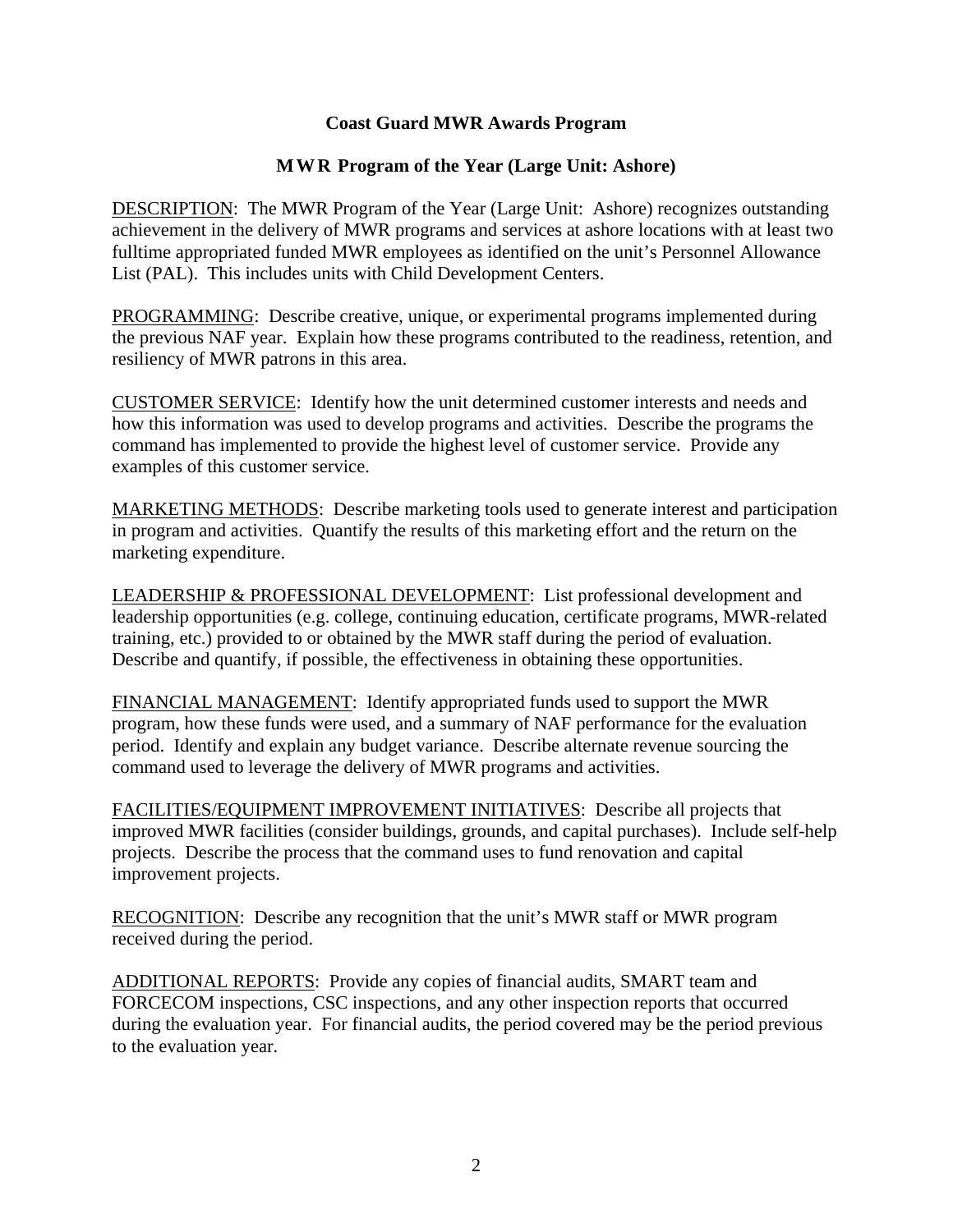#### **MWR Program of the Year (Medium Unit: Ashore)**

DESCRIPTION: The MWR Program of the Year (Medium Unit: Ashore) recognizes outstanding achievement in the delivery of MWR programs and services at ashore locations with at least one fulltime appropriated funded MWR employee as identified on the unit's Personnel Allowance List (PAL) or with Category B or C MWR Activities.

PROGRAMMING: Describe creative, unique, or experimental programs implemented during the previous NAF year. Explain how these programs contributed to the readiness, retention, and resiliency of MWR patrons in this area.

CUSTOMER SERVICE: Identify how the unit determined customer interests and needs and how this information was used to develop programs and activities. Describe the programs the command has implemented to provide the highest level of customer service. Provide any examples of this customer service.

MARKETING METHODS: Describe marketing tools used to generate interest and participation in program and activities. Quantify the results of this marketing effort and the return on the marketing expenditure.

LEADERSHIP & PROFESSIONAL DEVELOPMENT: List professional development and leadership opportunities (e.g. college, continuing education, certificate programs, MWR-related training, etc.) provided to or obtained by the MWR staff during the period of evaluation. Describe and quantify, if possible, the effectiveness in obtaining these opportunities.

FINANCIAL MANAGEMENT: Identify appropriated funds used to support the MWR program, how these funds were used, and a summary of NAF performance for the evaluation period. Identify and explain any budget variance. Describe alternate revenue sourcing the command used to leverage the delivery of MWR programs and activities.

FACILITIES/EQUIPMENT IMPROVEMENT INITIATIVES: Describe all projects that improved MWR facilities (consider buildings, grounds, and capital purchases). Include self-help projects. Describe the process that the command uses to fund renovation and capital improvement projects.

RECOGNITION: Describe any recognition that the unit's MWR staff or MWR program received during the period.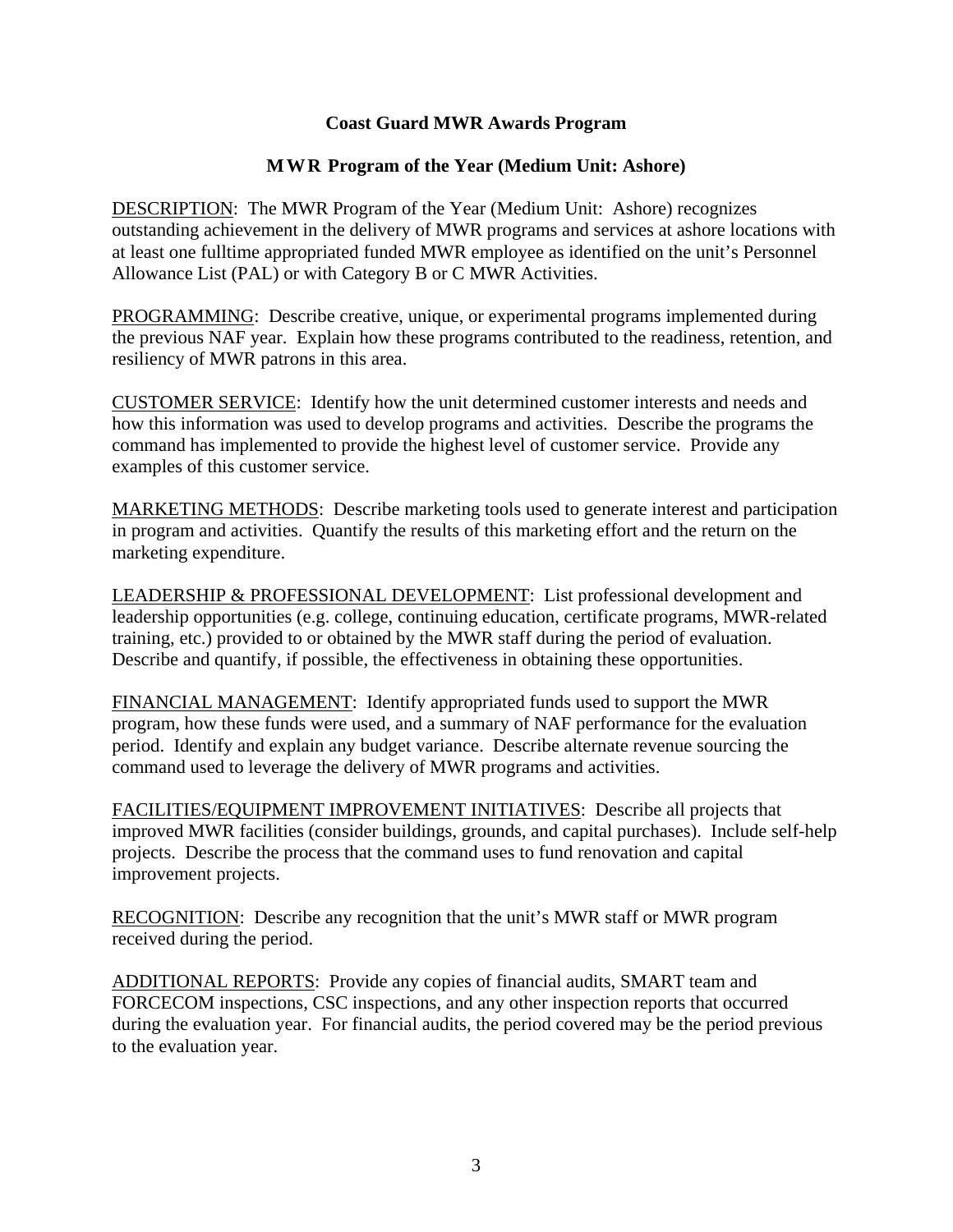#### **MWR Program of the Year (Small Unit: Ashore)**

DESCRIPTION: The MWR Program of the Year (Small Unit: Ashore) recognizes outstanding achievement in the delivery of MWR programs and services at ashore locations not described in the first two categories.

PROGRAMMING: Describe creative, unique, or experimental programs implemented during the previous NAF year. Explain how these programs contributed to the readiness, retention, and resiliency of MWR patrons in this area.

CUSTOMER SERVICE: Identify how the unit determined customer interests and needs and how this information was used to develop programs and activities. Describe the programs the command has implemented to provide the highest level of customer service. Provide any examples of this customer service.

MARKETING METHODS: Describe marketing tools used to generate interest and participation in program and activities. Quantify the results of this marketing effort and the return on the marketing expenditure.

LEADERSHIP & PROFESSIONAL DEVELOPMENT: List professional development and leadership opportunities (e.g. college, continuing education, certificate programs, MWR-related training, etc.) provided to or obtained by the MWR staff during the period of evaluation. Describe and quantify, if possible, the effectiveness in obtaining these opportunities.

FINANCIAL MANAGEMENT: Identify appropriated funds used to support the MWR program, how these funds were used, and a summary of NAF performance for the evaluation period. Identify and explain any budget variance. Describe alternate revenue sourcing the command used to leverage the delivery of MWR programs and activities.

FACILITIES/EQUIPMENT IMPROVEMENT INITIATIVES: Describe all projects that improved MWR facilities (consider buildings, grounds, and capital purchases). Include self-help projects. Describe the process that the command uses to fund renovation and capital improvement projects.

RECOGNITION: Describe any recognition that the unit's MWR staff or MWR program received during the period.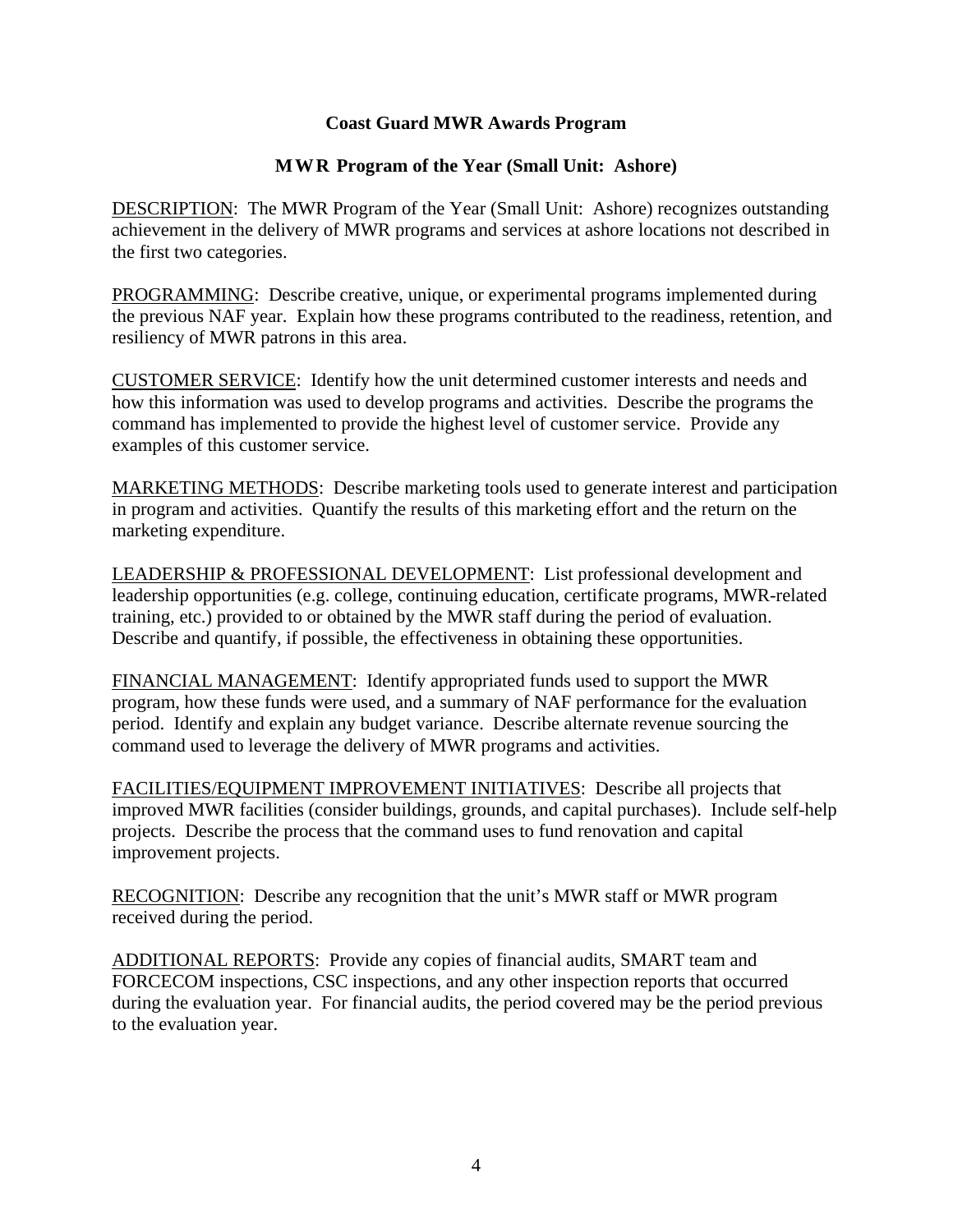#### **MWR Program of the Year (Large: Afloat)**

DESCRIPTION: The MWR Program of the Year (Large: Afloat) recognizes outstanding achievement in the delivery of MWR programs and activities at afloat commands 210 feet in length or larger.

PROGRAMMING: Describe creative, unique, or experimental programs implemented during the previous NAF year. Explain how these programs contributed to the readiness, retention, and resiliency of MWR patrons in this area.

CUSTOMER SERVICE: Identify how the unit determined customer interests and needs and how this information was used to develop programs and activities. Describe the programs the command has implemented to provide the highest level of customer service. Provide any examples of this customer service.

MARKETING METHODS: Describe marketing tools used to generate interest and participation in program and activities. Quantify the results of this marketing effort and the return on the marketing expenditure.

LEADERSHIP & PROFESSIONAL DEVELOPMENT: List professional development and leadership opportunities (e.g. college, continuing education, certificate programs, MWR-related training, etc.) provided to or obtained by the collateral duty MWR staff during the period of evaluation. Describe and quantify, if possible, the effectiveness in obtaining these opportunities.

FINANCIAL MANAGEMENT: Identify appropriated funds used to support the MWR program, how these funds were used, and a summary of NAF performance for the evaluation period. Identify and explain any budget variance. Describe alternate revenue sourcing the command used to leverage the delivery of MWR programs and activities.

FACILITIES/EQUIPMENT IMPROVEMENT INITIATIVES: Describe all projects that improved MWR facilities (consider buildings, grounds, and capital purchases). Include self-help projects. Describe the process that the command uses to fund renovation and capital improvement projects.

RECOGNITION: Describe any recognition that the unit's MWR staff or MWR program received during the period.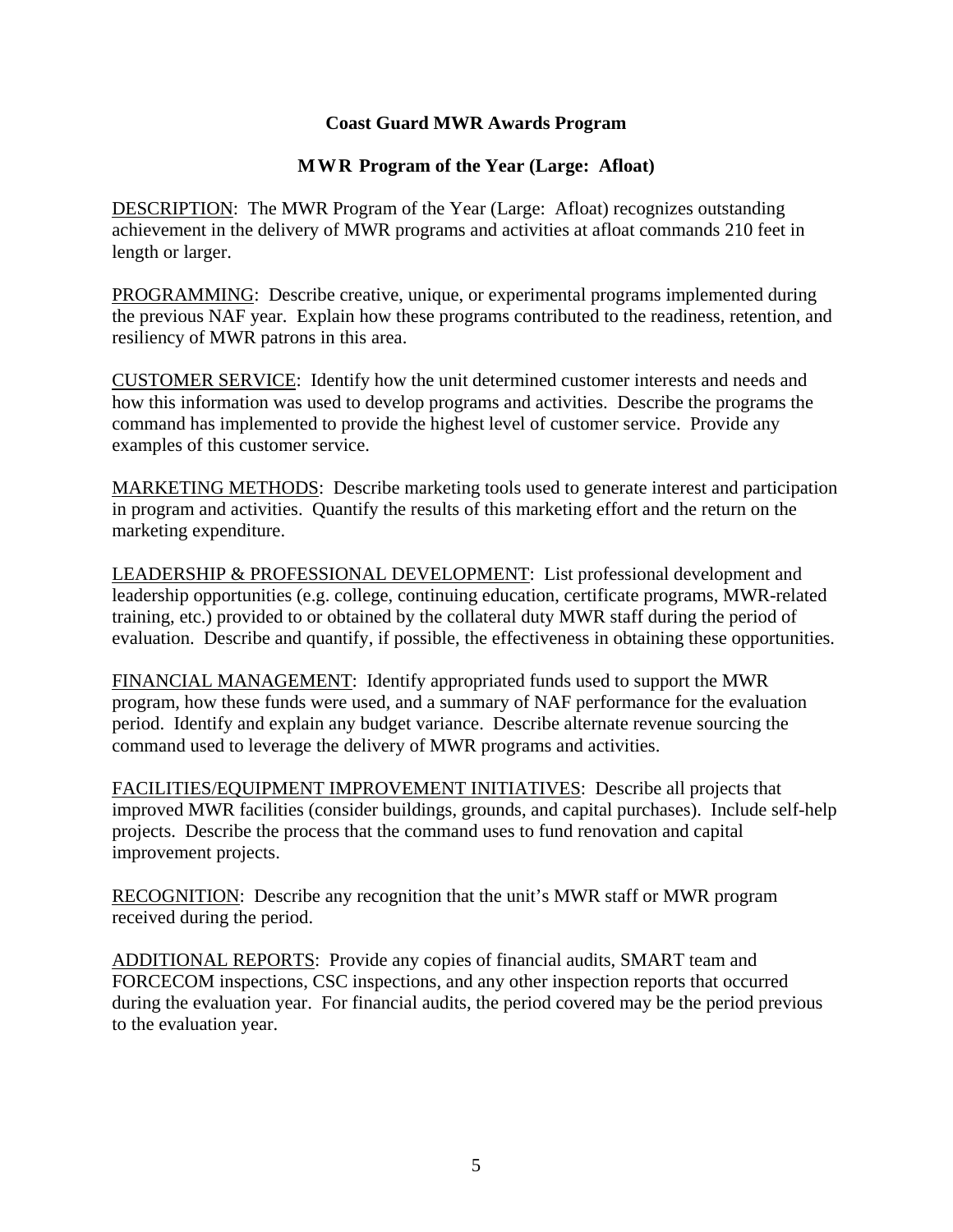#### **MWR Program of the Year (Medium: Afloat)**

DESCRIPTION: The MWR Program of the Year (Medium: Afloat) recognizes outstanding achievement in the delivery of MWR programs and activities at afloat commands below 210 feet in length and greater than 110 feet in length.

PROGRAMMING: Describe creative, unique, or experimental programs implemented during the previous NAF year. Explain how these programs contributed to the readiness, retention, and resiliency of MWR patrons in this area.

CUSTOMER SERVICE: Identify how the unit determined customer interests and needs and how this information was used to develop programs and activities. Describe the programs the command has implemented to provide the highest level of customer service. Provide any examples of this customer service.

MARKETING METHODS: Describe marketing tools used to generate interest and participation in program and activities. Quantify the results of this marketing effort and the return on the marketing expenditure.

LEADERSHIP & PROFESSIONAL DEVELOPMENT: List professional development and leadership opportunities (e.g. college, continuing education, certificate programs, MWR-related training, etc.) provided to or obtained by the collateral duty MWR staff during the period of evaluation. Describe and quantify, if possible, the effectiveness in obtaining these opportunities.

FINANCIAL MANAGEMENT: Identify appropriated funds used to support the MWR program, how these funds were used, and a summary of NAF performance for the evaluation period. Identify and explain any budget variance. Describe alternate revenue sourcing the command used to leverage the delivery of MWR programs and activities.

FACILITIES/EQUIPMENT IMPROVEMENT INITIATIVES: Describe all projects that improved MWR facilities (consider buildings, grounds, and capital purchases). Include self-help projects. Describe the process that the command uses to fund renovation and capital improvement projects.

RECOGNITION: Describe any recognition that the unit's MWR staff or MWR program received during the period.